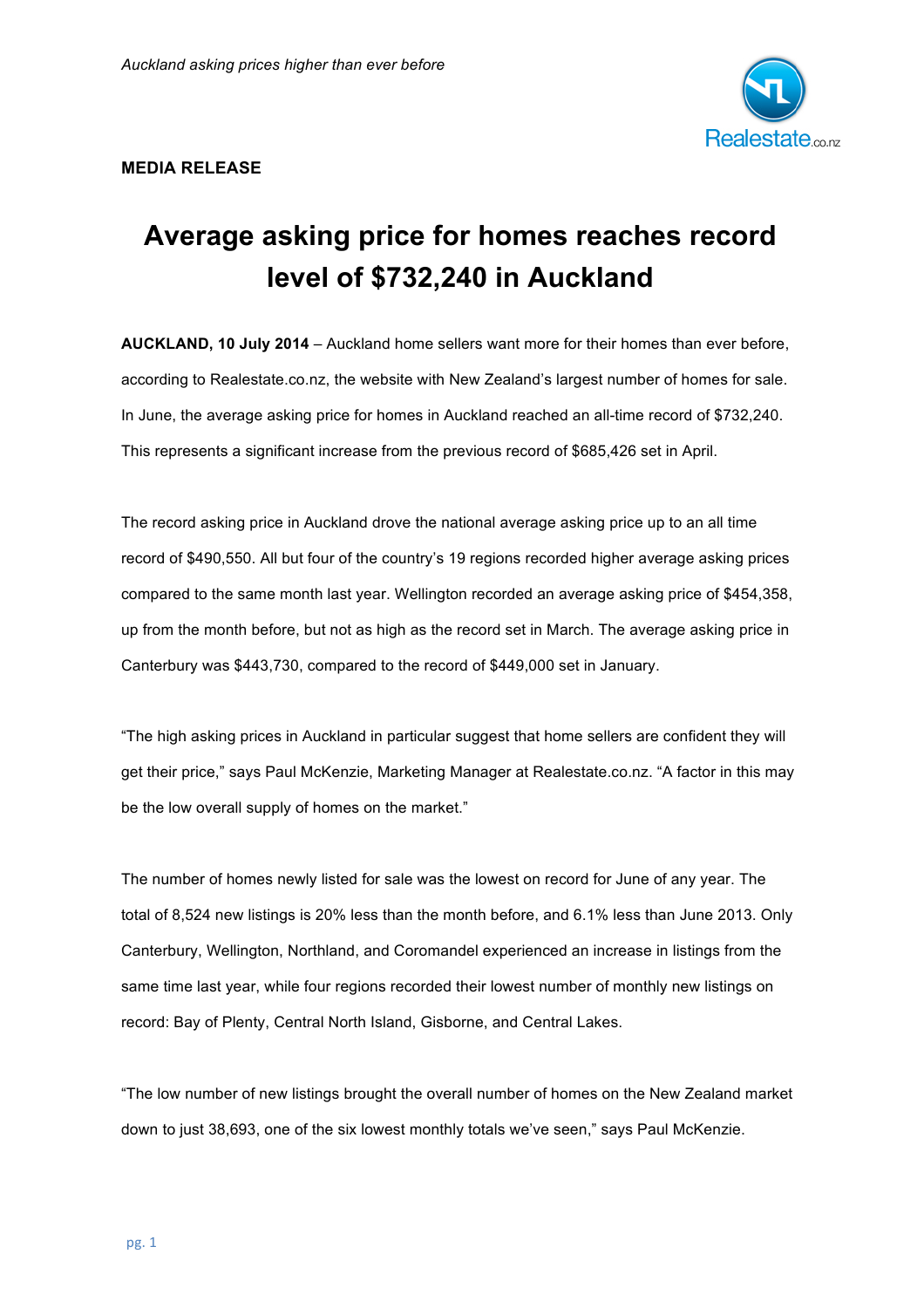"However, buyer interest is still very much in evidence. We get more than 45,000 potential home buyers visiting the realestate.co.nz website every day. These are all people specifically looking at properties for sale or rent."

## **About Realestate.co.nz**

Realestate.co.nz is the official website of the New Zealand real estate industry, and provides the most comprehensive selection of licensed real estate listings across all categories of real estate. Realestate.co.nz lists more than 130,000 properties each year, representing more than 96 per cent of all listings currently marketed by real estate professionals.

ENDS

*For media enquiries, please contact:* Nicholas O'Flaherty, Camino public relations Paul McKenzie, Realestate.co.nz T: +64 21 303 181<br>
E: nicholaso@camino.co.nz<br>
E: paul@realestate.co.nz E: nicholaso@camino.co.nz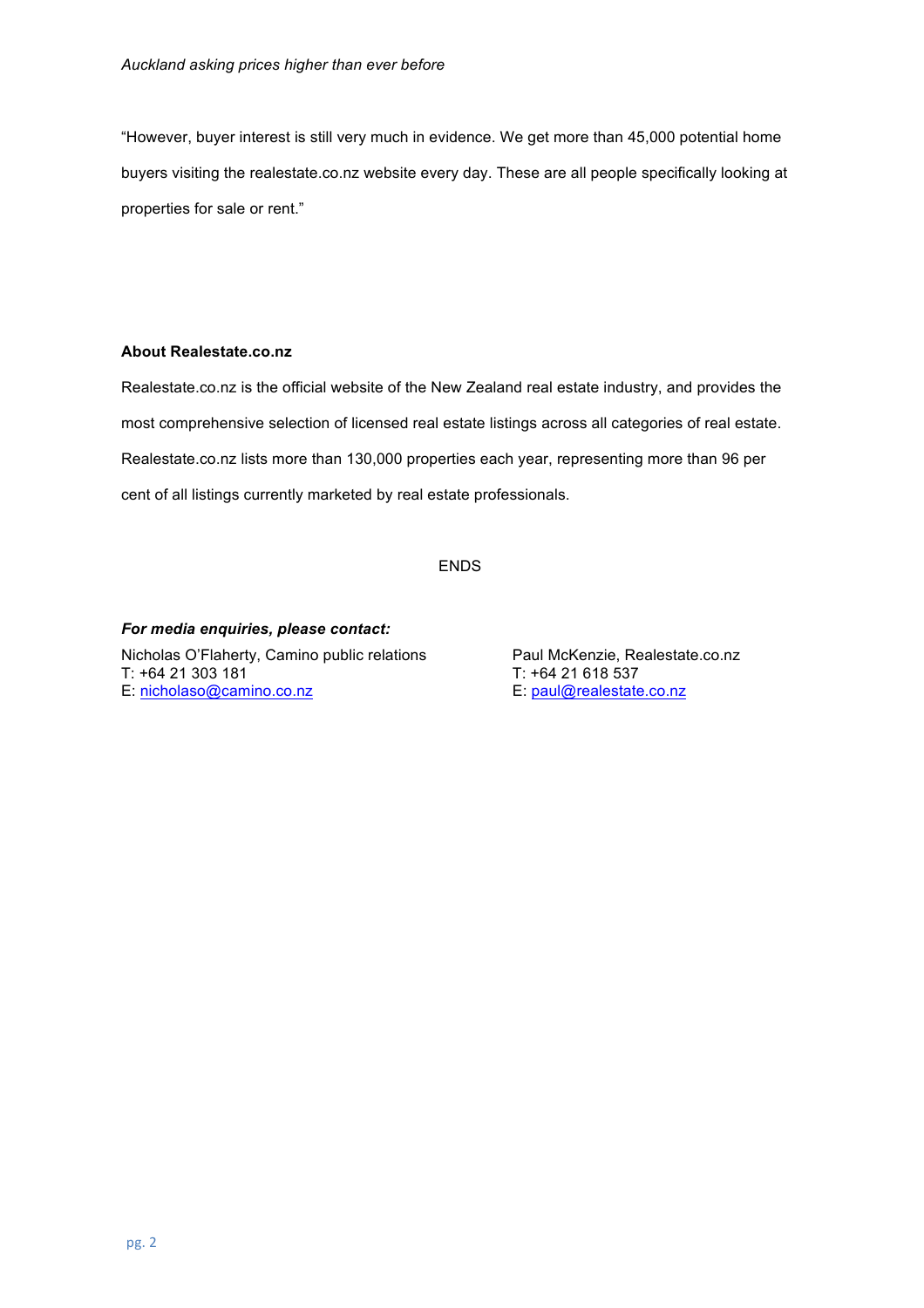

Asking prices for new listing calculated as seasonally adjusted prices using X12 ARIMA methodology